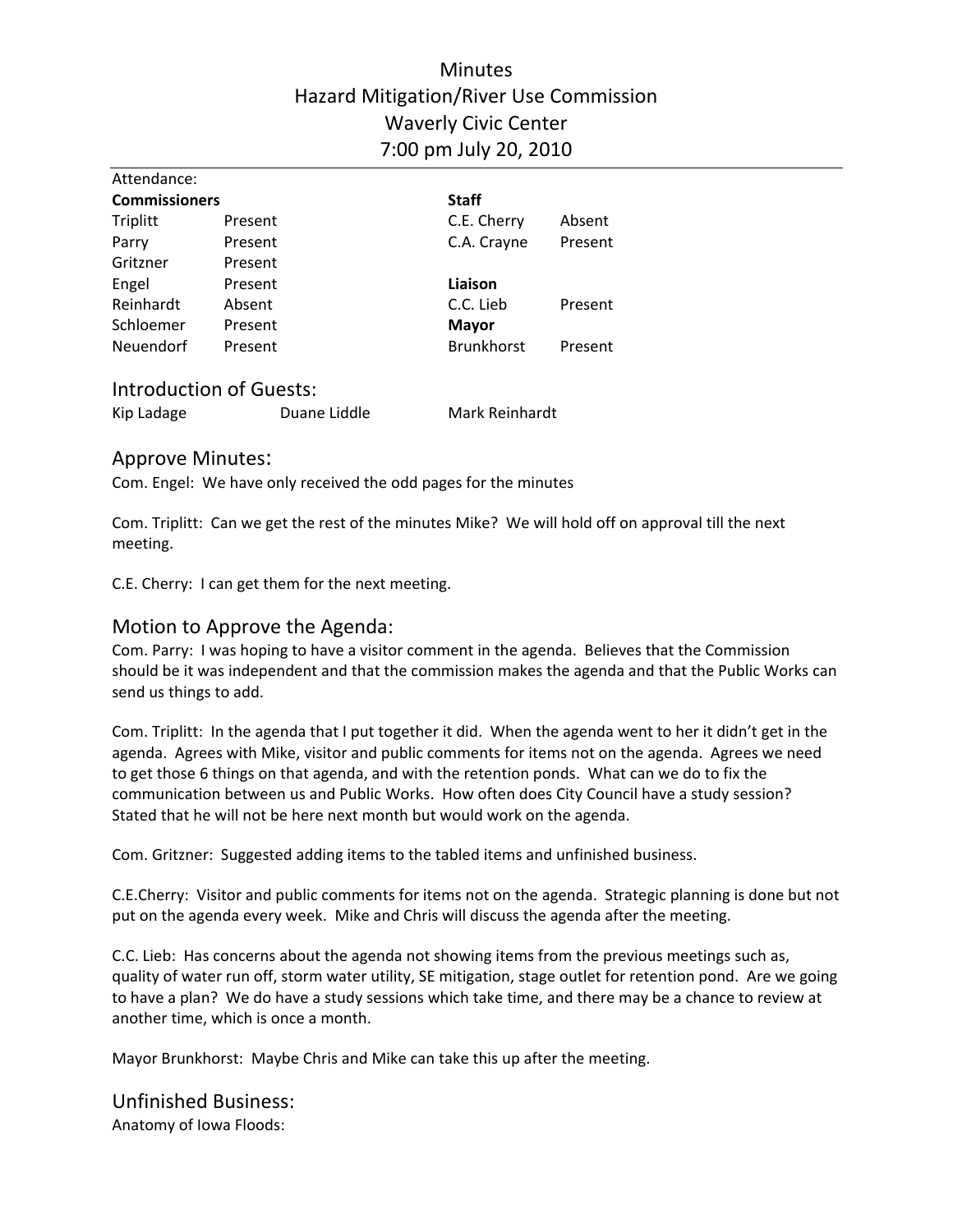Com. Schloemer: There are not many groups that have formed like us and there is a lot of money out there we can get. Agrees we should stick to our priority list and focus in on items like the retention ponds.

Com. Triplitt: We have a name, Arron Todd, from Rebuild Iowa can help find money. Also wanted to know how we should go forward with the Commission, maybe by forming committees but it move slow. There could be an increase in rain events over the next 3 yr.s with over 1.25 inches of rain fall.

Com. Engel: Stated that there are a lot of studies going on with different groups along the Cedar Valley and that it will take along time to fix the problems.

Ladage: Cedar Rapids is looking to take the lead with mitigation. Would be a good chance to get someone in from this committee in that group.

Com. Schloemer: Noted that this commission was mentioned at this meeting.

Mayor Brunkhorst: Stated he would get with INRCOG and see what he could find out.

Ladage: Soil water in Floyd is wondering what we are doing here to see what they could be doing.

Storm Water Management

C.E. Cherry: Reviewed what was talked about at the last meeting about Impala. Try to build a 100 yr. retention pond but manage smaller events. Told Com. Gritzner that the retention pond does not go onto the his property and that he has placed large rocks there.

Com. Gritzner: At what point does the retention pond end and his property begins? Are the large rocks where the pond exits his or the City's.

Com Parry: Capital Project Fund 360, are the other projects funded with this? And do you think that there are other projects in the city that could better benefit City as a whole?

C.E. Cherry: Yes and one is to rebuild a storm water intake in the street and maintenance. City Council has already approved the project. Says that the Commission should make decisions on policy and maybe some projects but not little projects. Same concept as tenth Ave. City is taking retention ponds to the next level.

C.C. Leib: Expresses concern over expansion in the northwest part of Waverly and the effects on lower retention ponds. We should plan for the future.

C.E. Cherry: States that the dry run is not a dry run because of tiling and sump pumps which has a continuous flow of water.

Com. Triplitt: Do we want to take up action now or review with the City and discuss it next month.

Com. Schloemer: We should take a look at the 13 yr. old ordinance.

C.E. Cherry: I have put things on the agenda last month and this month and have passed it on to City Council .

Com Gritzner: Put City Council meets 3 times a month which is a much faster pace, and are moving a quicker pace and may want a quicker response.

Com Triplitt: Is that true? How many acres is Eisenach?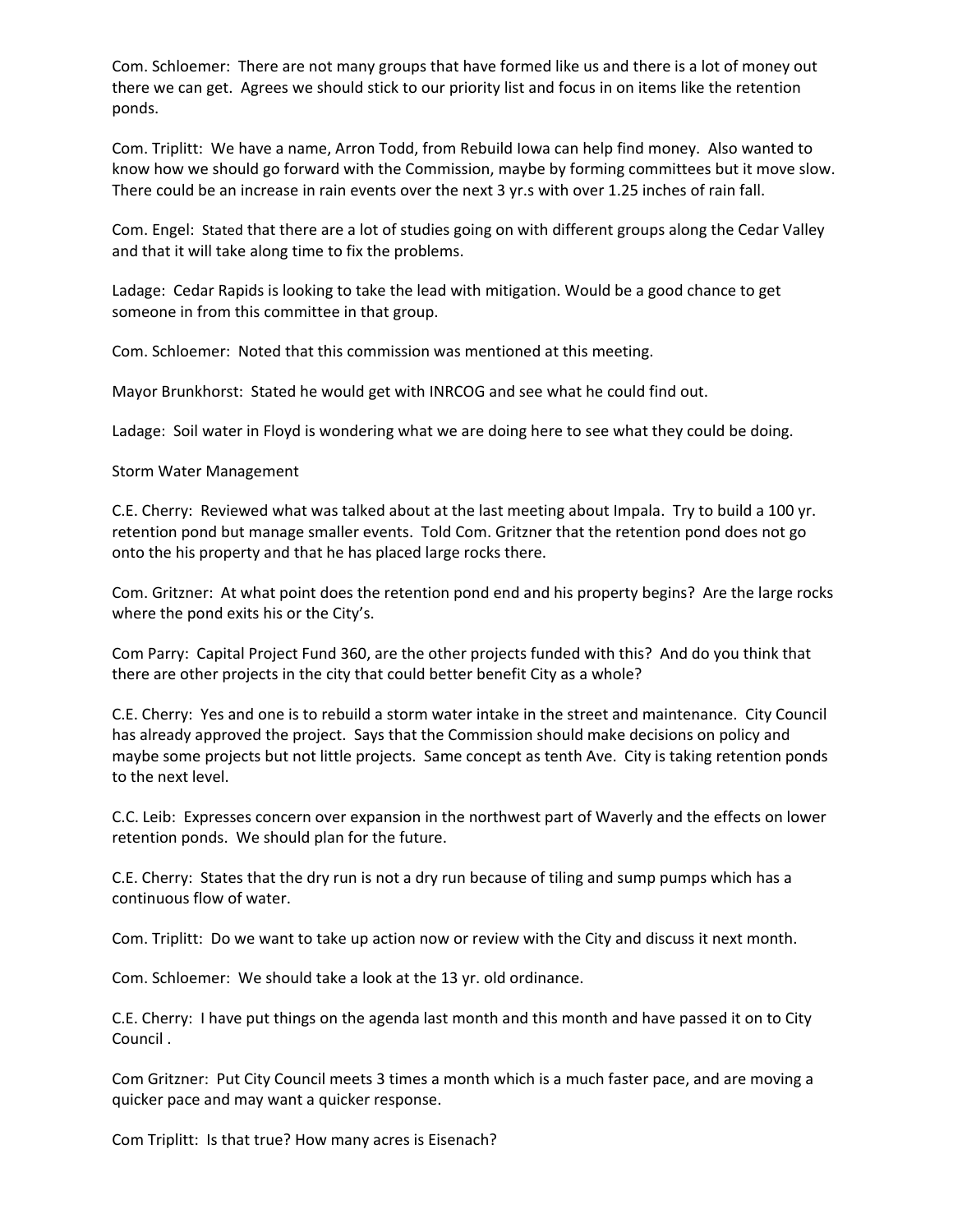Mayor Brunkhorst: They want a good response. Like with Impala and going forward with policy regarding retention ponds.

C.E. Cherry: Eisenach is one that over sized and thinks they are staged outlets, and are doing wet retention which works very well. Staged outlets will have a safety concern. It is also about 45 acres.

Com. Gritzner: Stated that we should make a recommendation that the 10<sup>th</sup> Ave. and look at how it will work with impala. Eisenach also has a rubber liner which doesn't let the water seep into the ground and is not a staged outlet, it goes up to a certain level and releases.

C.E. Cherry: Stated he would have to look at the plans.

Com Triplitt: Would like to see the different examples of retention ponds at the next meeting.

Com. Engel: Getting the mechanics of them would be helpful.

C.C. Lieb: Council would like to see your recommendation and they can look at the cost, and do studies.

Commissioners talked about and agreed that they are leaning to the stage outlets but would like to see more information.

Com. Gritzner: When the property owner goes to sell his property, will they have to tell the new owner?

Com. Triplitt: There should be a water easement and should not have to. Design standards were changed in 2008, and would like to discuss that at the next meeting.

Com. Engel: Stated that he does not believe that it is up to us to look at designs and that is up to engineers.

C.E. Cherry: Will provide information that the state has adopted as standard. And says we should bring Ben in to discuss the 500 yr. flood plain. The 100 yr. and the 500 yr. flood plain boundaries are close to being in the same spot.

Mayor Brunkhorst: We don't have any areas that are in the 500 yr. flood plain that could be developed?

C.E. Cherrry: Check out the FEMA flood plain map.

#### New Business:

Smart Growth Principle

C.E. Cherry: Informed that City Council adopted Smart Growth as a guide line for future projects. State funding must have Smart Growth Planning and talks about Smart Growth.

Com. Schloemer: Are there tax credits?

C.E. Cherry: Talks about incentives with a Storm water utility. There is going to be a comprehensive parks plan coming also. Open green space.

Mayor Brunkhorst: Zoning is also talking about taking steps for water prevention.

C.C. Lieb: With Buy‐ outs also.

Com. Trilitt: Will the Buy‐outs be incorporated into the dry run?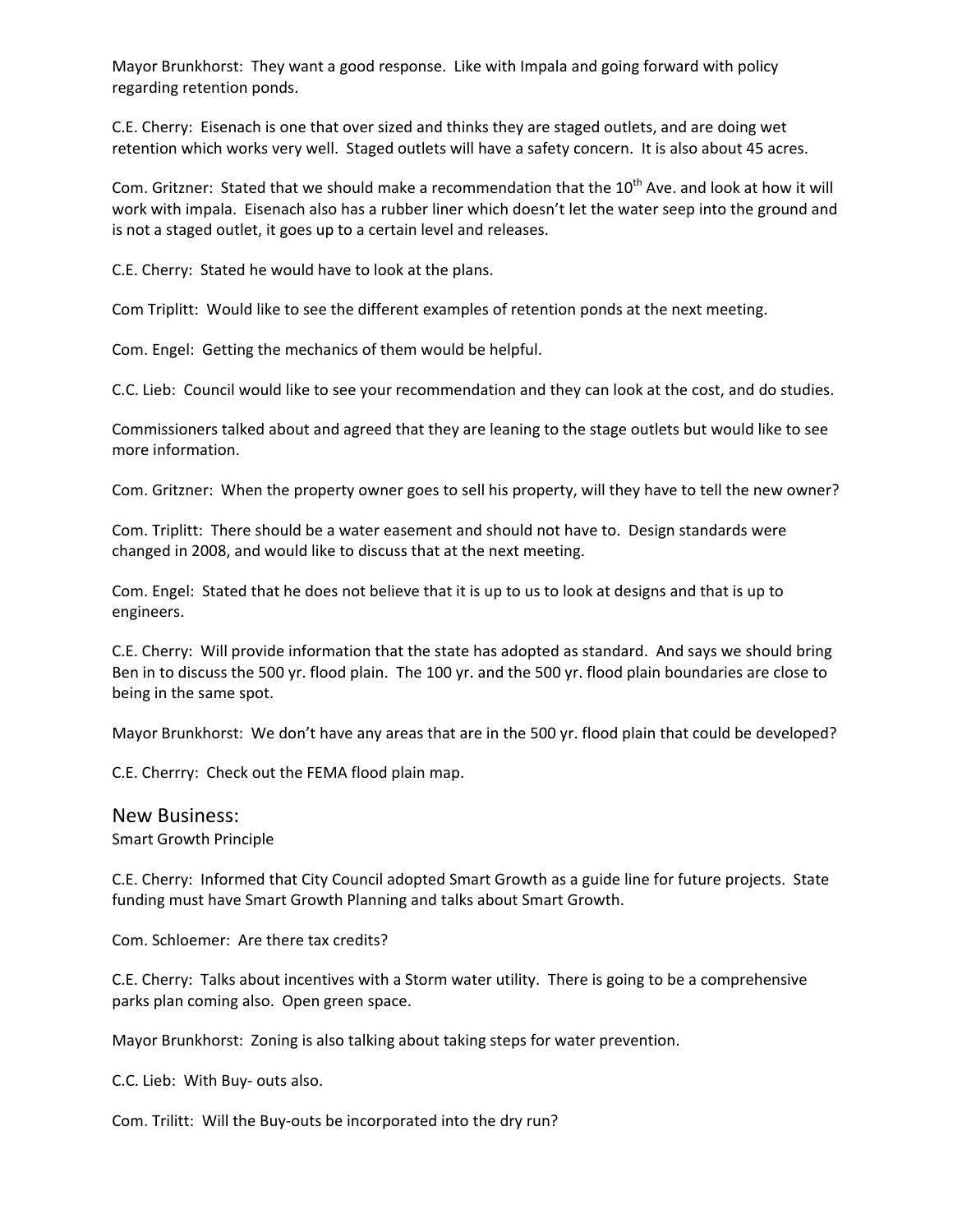C.E. Cherry: Maybe. There will need to be communication between Leisure Services, Planning and Zoning, and Hazard Mitigation and work together and will impact future developments.

Com Triplitt: Someone should attend these meetings when there is something on their agenda that would have something to do with this commission.

Mayor Brunkhorst: We will have staff inform the Commission when items come up on other agendas.

#### I‐Jobs Funding Application for the Public Services Center

C.E. Cherry: This came up quickly with a completive grant process which has 30 mil. I‐Jobs 1 Paid for 5 Public works builds like the one in Cedar Falls. I‐Jobs 2 is focused on disaster prevention. Flood is the about the only one that is could be preventable. Disaster Prevention, Disaster Response, and Disaster Recovery is what they are looking for. Public Works is what they do. Homeland Security has identified Public Works as first responders, they are there at the beginning and are the last one to leave. The facility 99% of the time will be normal operations, but would 100% ready in case of a disaster. Public Works build has been discussed since 1996. It could not meet the needs of 1999. City looked at 20 sites for the new site and found one in 2007 in N.W. Waverly. Yard Waste needed to be moved and in 2008 the Recycling Center began construction. Public Works building was going to be the hardest to fund. I‐ Jobs will fund 90% up to the first 500,000 and then 50/50 after. They would finance 3.5 mil and the rest of the 6.5 mil will come from water, solid waste and have been setting aside for that for 8 yrs.. Possible other sources. The rest would come from Property tax, Tiff, and because of the first responder like fire and police we can sue Local option sales tax.

Mayor Brunkhorst: For these guys, don't worry about funding, just want to let you know what was going on.

Com. Triplitt: This seems like we are putting everything in one spot and what is the plan if it gets hit by a tornado?

C.E. Cherry: That is no different than the hospital being on one location.

Com. Triplitt: There are other hospitals in the area and does not compare.

C.E. Cherry: There are other communities that would come to our need like they did with Parkersburg and if it happened in Plainfield or Shell Rock, we would be even better able to help them.

Com. Gritzner: How many buildings around the City is this one going to replace?

C.E. Cherry: There would be around 6 departments.

Com. Gritzner: With what Chris is saying, with the fire department under one roof, when a flood event happens we have to put trucks on each side of the river. Wouldn't it be wiser to have half this build built on the other side of the river.

Mayor Brunkhorst: We would do the same thing and place equipment on the other side of the river.

C.E. Cherry: With the new dam, we will be able to get equipment over with a 100 year event and the 500 year event will look like a 100 year. Trucks at new Public Services site will use the West entrance.

Com. Parry: During the flood, what was the effect on those sites?

C.E. Cherry: The computer system with water services were destroyed and had to do it manually, and the lower area of the Public Works were flooded. We have about of 1/3 of the equipment stored out side during a snow storm slowing down response saving 20 or 30 minutes.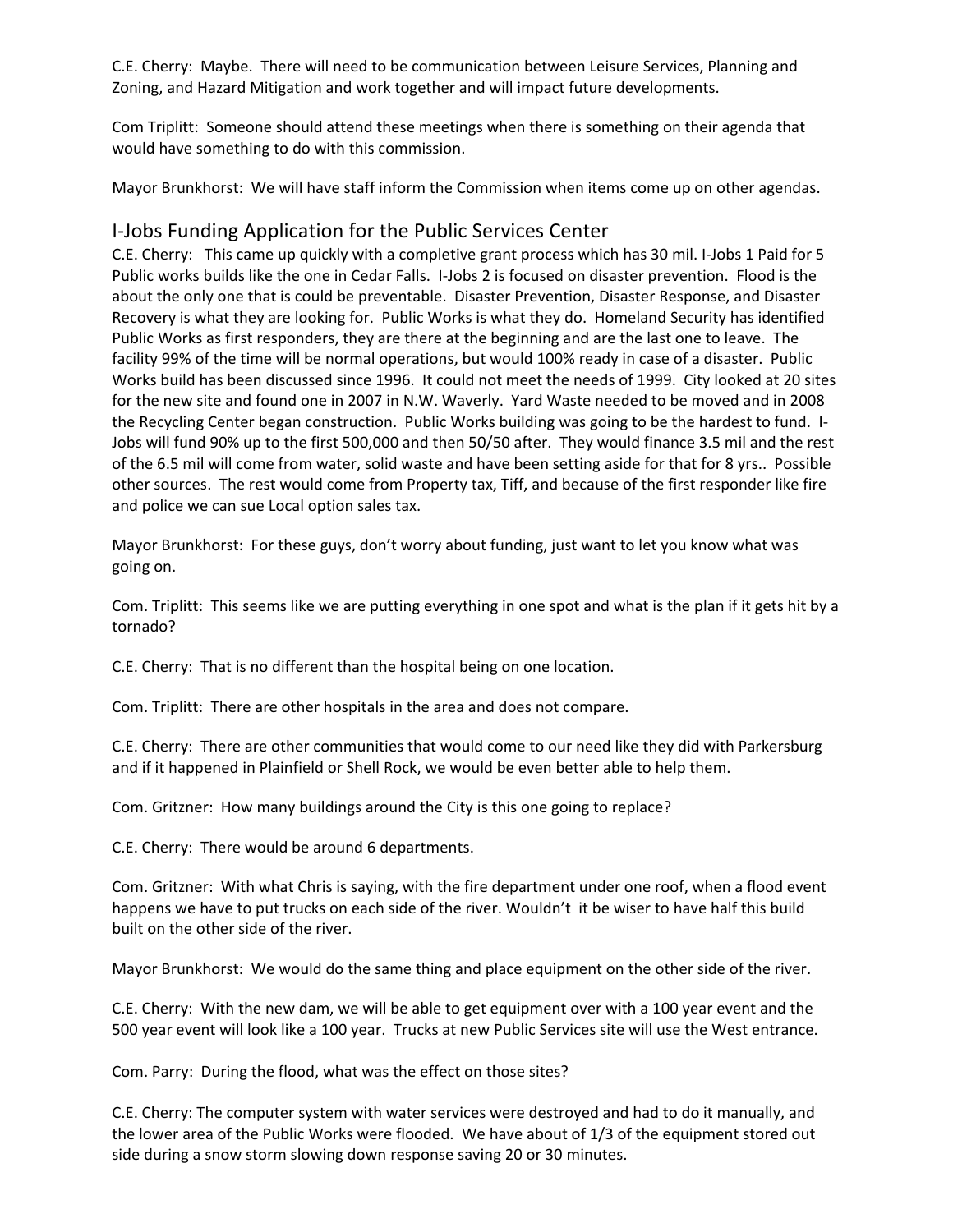Com Parry: Don't we get forecasts so we can be ready?

C.E. Cherry: Only with the ones we can get under roof because we don't have the space and because the building was built in the 50's the doors and the bays are not big enough.

Com. Triplitt: Couldn't that be said in 10 years, too?

Mayor Brunkhorst: If it gets as far as the building we will need your input.

C.C. Lieb: Will there be back up power?

C.E. Cherry: Yes, but there will also be a multi‐purpose room with computers and for disaster response.

Com Engel: Will it have a EOC?

C.E. Cherry: Yes, which will be great for other communities to be able to use also.

Ladage: Incident Command Center will be as close to the disaster as possible, EOC is where the decision making will be. Parkersburg and New Hartford disasters the EOC was in Allison.

Com Parry: How would it work differently, what are the downfalls from when we used the library or the high school?

C.C. Cherry: When outside recourses come in, this would be the place to coordinate assignments. The unified command center was located at the library and then City Hall relocated there but that is not the incident command.

Com Parry: Is there any other place in the city that would be able to do what would be needed to do. Seems like we have a lot of places that could work.

C.C. Cherry: Some disasters are different and depends. Everything would be run out of this building and water would not get flooded.

Com. Triplitt: Does it make sense to put all of that in one location and then add the EOC on top of it?

Ladage: Public Works has been needed for years, but if can find other funding to match wouldn't it be worth trying to qualify. Would hope that every city would do the same and no one had an EOC.

Com. Gritzner: Doesn't it also say that it will save on heating?

C.C. Cherry: The utilities might be more, but by square foot it will be reduced by 30% per square foot.

#### SE Flood Protection

C.C. Cherry: Consulting with  $10<sup>th</sup>$  Ave. Extension Project. The second place consultant was recommended that they put together flood protection for SE. Engineering proposal before Aug. 2 City Council. Water shed planning grant to help pay for the engineering for it. They will look at the big picture community wide and the DNR may help with funding.

Com. Gritzner: Question for Bob and the  $10^{th}$  Ave. project, what do you want us to do with it after it is designed?

Mayor Brunkhorst: When it comes to SE we will want your input, but with the item your on it would be good to get a thumbs up to move forward. And they should get a copy of it.

Com. Neuendorf: What is the difference between a 100 year flood and a Army Corp. 100 year.